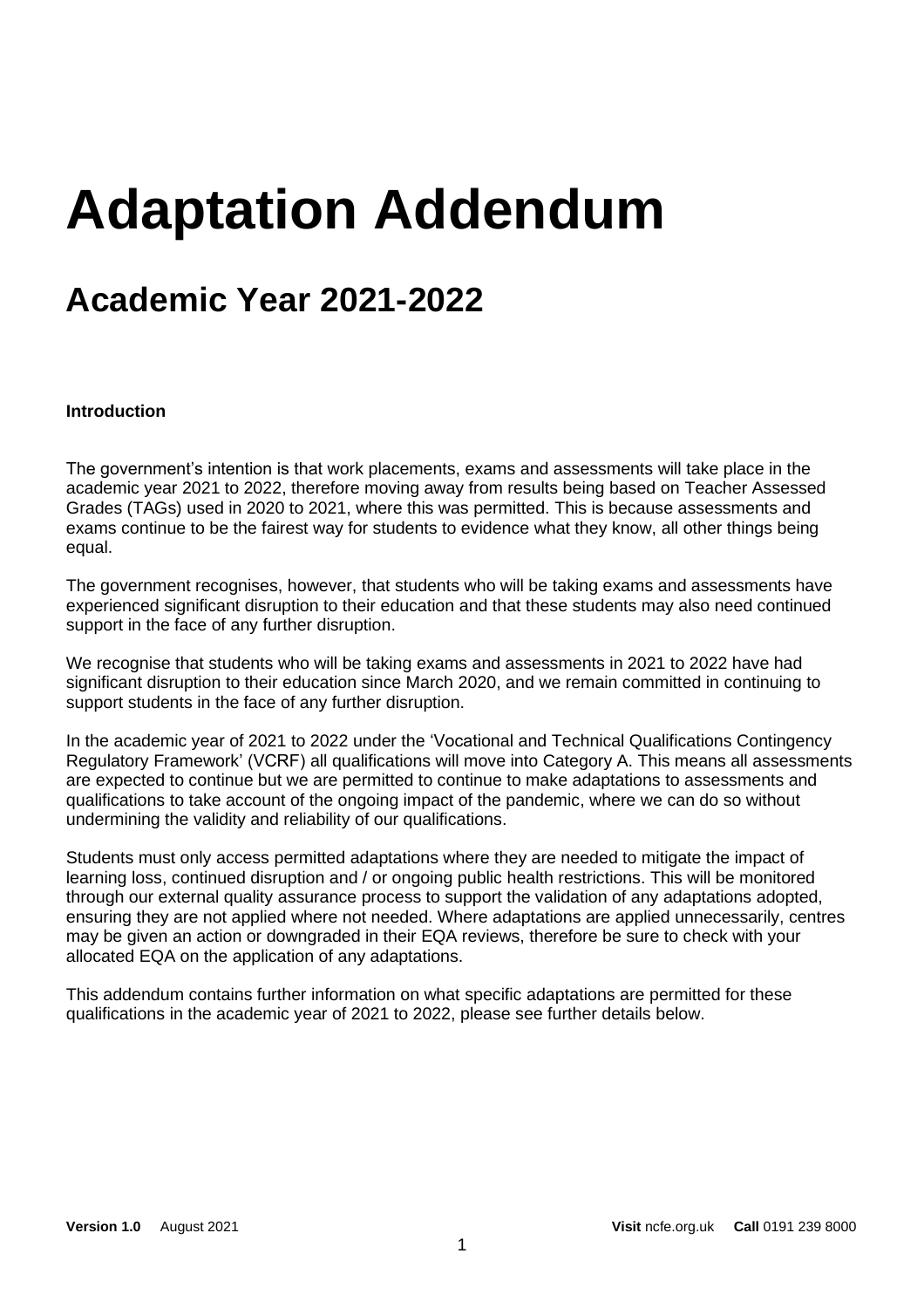# **Assessment adaptation**

| No.            | <b>Assessment</b>                            | 2021/2022 Academic Year Adaptations                                                                                                                                                                                                                                                                                                                                                                                                                                                                                                                                                                                                                    |
|----------------|----------------------------------------------|--------------------------------------------------------------------------------------------------------------------------------------------------------------------------------------------------------------------------------------------------------------------------------------------------------------------------------------------------------------------------------------------------------------------------------------------------------------------------------------------------------------------------------------------------------------------------------------------------------------------------------------------------------|
| $\overline{2}$ | Internal assessment: skills and<br>knowledge | All content must be delivered, and all assessment<br>criteria assessed.                                                                                                                                                                                                                                                                                                                                                                                                                                                                                                                                                                                |
|                |                                              | Internal assessment can be undertaken remotely for<br>Students, where required and where possible. We will<br>also continue to offer remote EQA reviews. Further<br>guidance on how to prepare for this can be found<br>here.                                                                                                                                                                                                                                                                                                                                                                                                                          |
|                |                                              | We believe that the flexibilities that centres already<br>have with respect to the types of evidence they may<br>use to meet knowledge and skills-based assessment<br>criteria, are sufficient to enable most Students to<br>continue to mitigate the ongoing Covid-related risks.<br>This includes the continuation of the use of alternative<br>assessment methods or evidence where needed or<br>required. You can find further advice and guidance on<br>the preparation of portfolios of evidence here.                                                                                                                                           |
|                |                                              | To support with learning loss, remote learning where<br>required or where centres may experience continued<br>or localised disruption to learning, we've created<br>guidance to support a more streamlined approach to<br>assessment and to increase flexibility. We have<br>updated our guidance here and continue to permit the<br>use of 'centre devised assessments'.                                                                                                                                                                                                                                                                              |
|                |                                              | We appreciate that to create and capture evidence for<br>the skills aspect of these assessments, Students may<br>need access to specialist facilities/equipment. As our<br>existing guidance permits, to mitigate Covid-related<br>challenges in accessing facilities/equipment, we would<br>encourage centres to consider, for example:<br>using expert witness testimonies to confirm the<br>$\bullet$<br>observation of Student competence over time<br>where direct observation is not possible<br>using observation of simulated activity to evidence<br>$\bullet$<br>the demonstration of competence where direct<br>observation is not possible |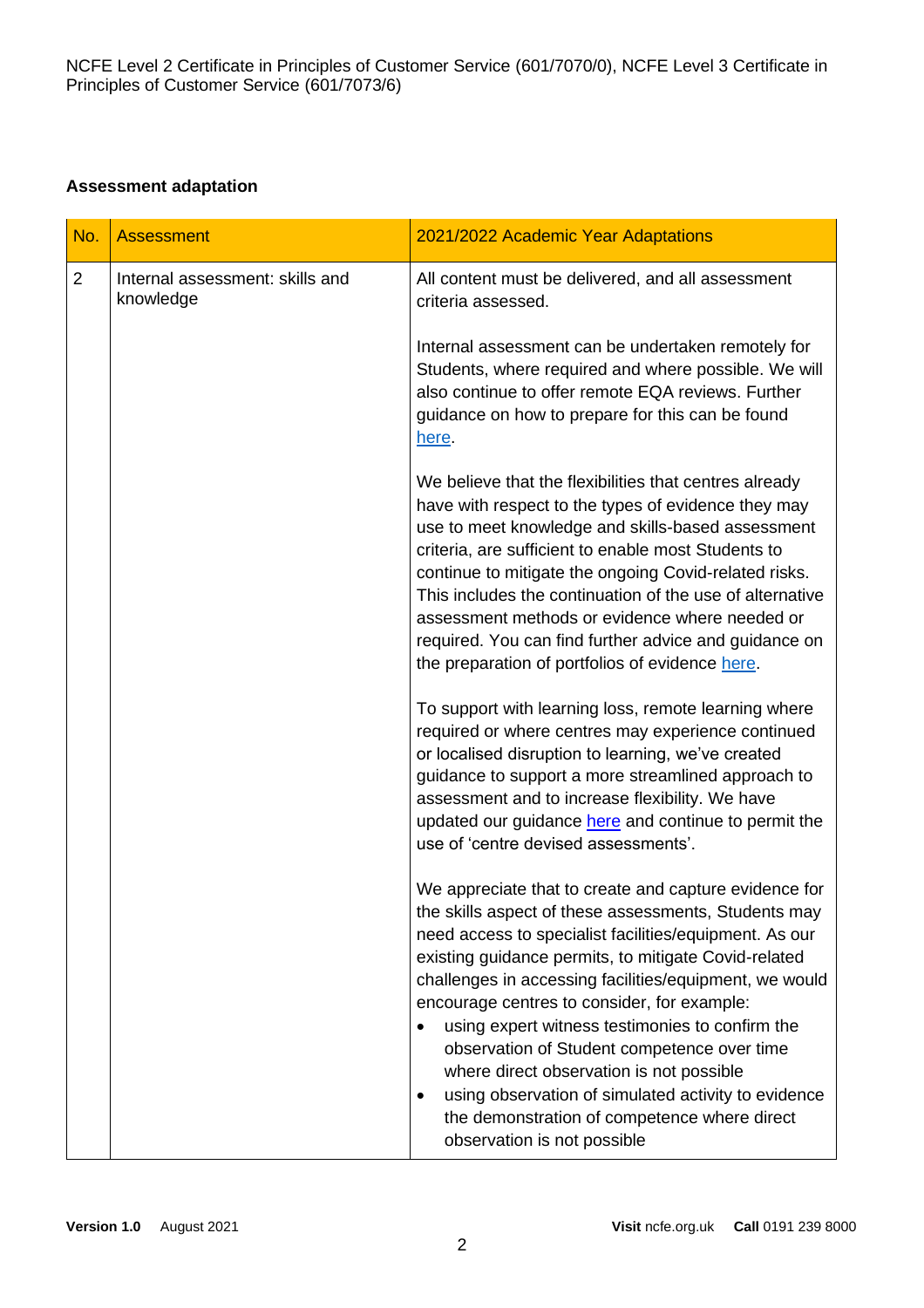NCFE Level 2 Certificate in Principles of Customer Service (601/7070/0), NCFE Level 3 Certificate in Principles of Customer Service (601/7073/6)

|  | carefully considering how to schedule teaching,<br>$\bullet$<br>learning and assessment activity during the year,<br>recognising that it may not be possible to access<br>specialist facilities/equipment in all weeks.                                                                                                                                                                                                                                                                                                                                                                                                                                                                                                                                                                                                                                                                                                                                                                                                                                                                                                                                                                                     |
|--|-------------------------------------------------------------------------------------------------------------------------------------------------------------------------------------------------------------------------------------------------------------------------------------------------------------------------------------------------------------------------------------------------------------------------------------------------------------------------------------------------------------------------------------------------------------------------------------------------------------------------------------------------------------------------------------------------------------------------------------------------------------------------------------------------------------------------------------------------------------------------------------------------------------------------------------------------------------------------------------------------------------------------------------------------------------------------------------------------------------------------------------------------------------------------------------------------------------|
|  | <b>Remote Technology</b><br>The use of remote technology is prohibited within early<br>years, schools, childcare and health and social care<br>settings where there is a potential risk of users of the<br>service or their carers/ families being inadvertently<br>seen or heard. This includes the use of all recording<br>and streaming devices such as iPads, mobile phones,<br>laptops and tablets. Please note that technology must<br>not be used to view assessments remotely, even<br>when not recording. For example, Assessors cannot<br>complete remote observations to prove competency<br>by viewing Students 'live' using remote technology.<br>The use of remote technologies could be considered<br>to support aspects of the student's performance. For<br>example, this may include planning sessions, on-line<br>meetings and remote activities in which the student is<br>contributing, and where the assessor could also attend<br>remotely or observe through use of technology. In<br>these examples, the Student MUST be in an<br>environment away from any service users. The use of<br>technologies could also be considered for capturing<br><b>Expert Witness Testimonies.</b> |
|  | We would also encourage centres to consider how<br>they might use alternative and/or digital solutions to<br>gather and store evidence including, for example:<br>centre-set short response or multiple-choice tests<br>professional discussion recordings<br>annotated learning plans<br>٠<br>photos and videos.                                                                                                                                                                                                                                                                                                                                                                                                                                                                                                                                                                                                                                                                                                                                                                                                                                                                                           |
|  | We've partnered up with VEO, who offer a digital<br>solution for <b>Video Enhanced Observations</b> (VEO).<br>VEO is a secure video online platform for recording<br>and tagging videos. It offers a more efficient way to<br>mark NCFE skills assessments, which can be<br>undertaken remotely. VEO empowers Students and<br>teachers by providing a simple and secure way to<br>capture observation-based assessments, that saves                                                                                                                                                                                                                                                                                                                                                                                                                                                                                                                                                                                                                                                                                                                                                                         |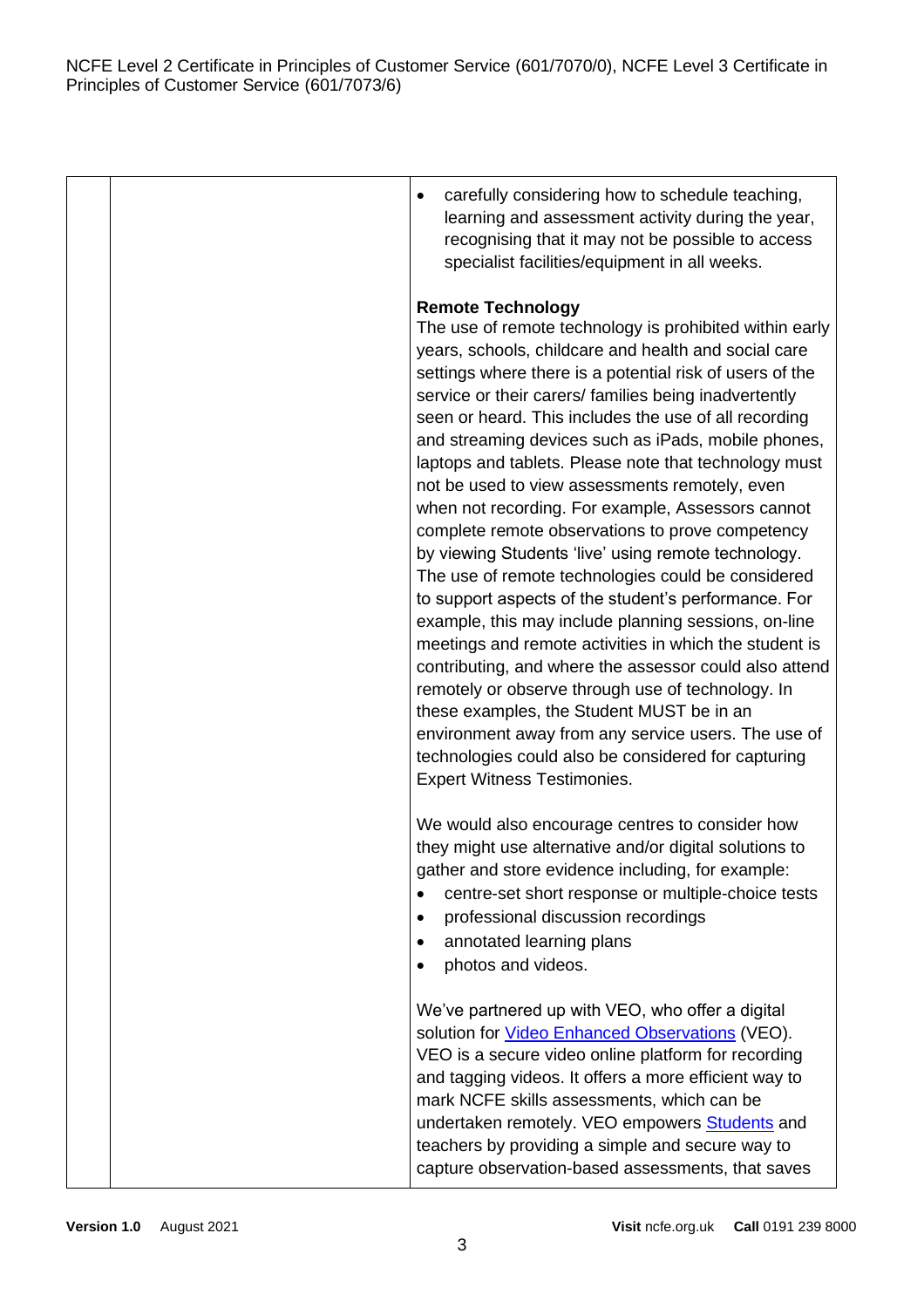|  | time while preparing Students to pass skill-based<br>assessments. The platform allows you to digitally<br>record and mark practical assessments online and<br>remotely. Please see link here for further details. |
|--|-------------------------------------------------------------------------------------------------------------------------------------------------------------------------------------------------------------------|
|  |                                                                                                                                                                                                                   |